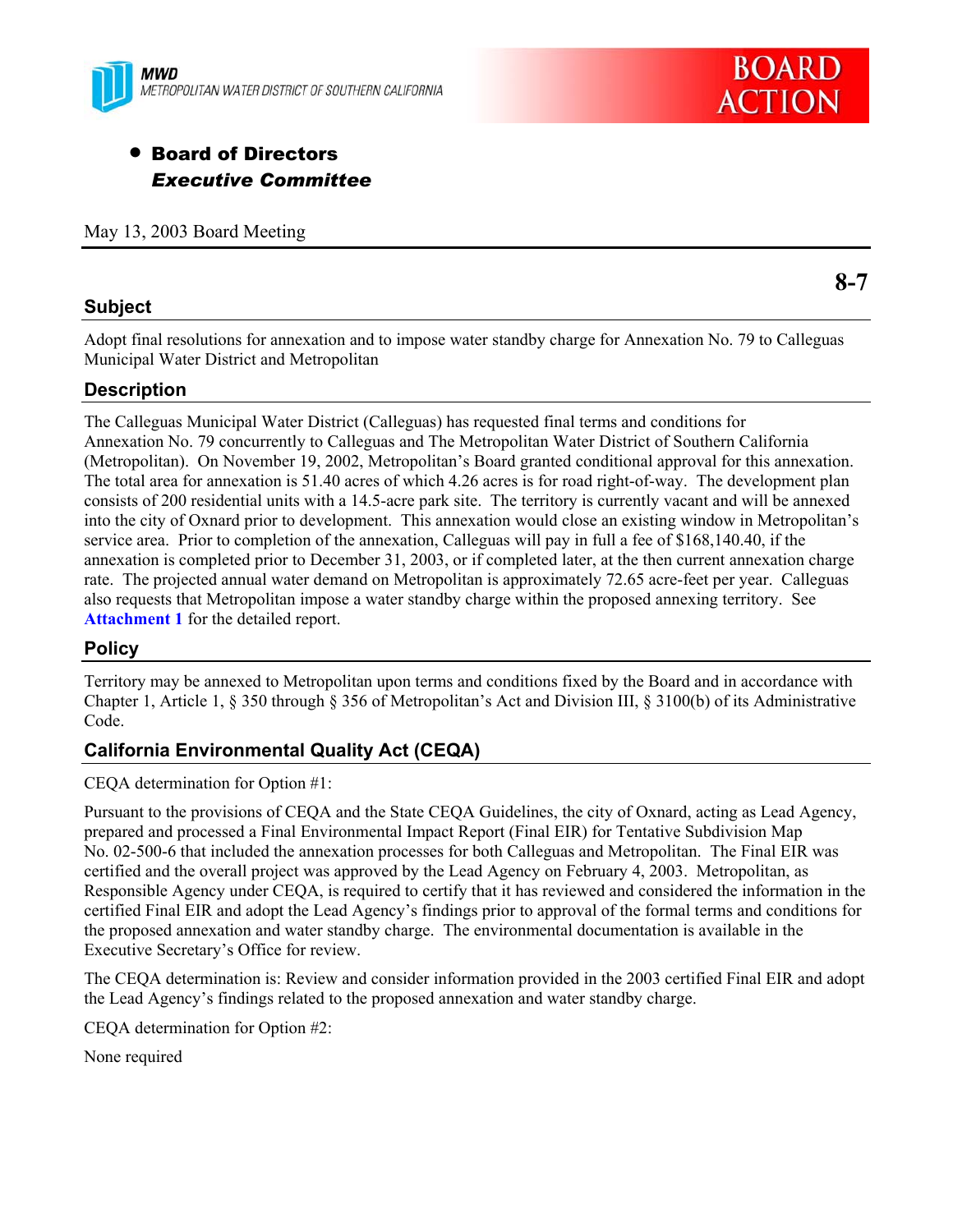#### **Board Options/Fiscal Impacts**

#### **Option #1**

Adopt the CEQA determination and

- a. Adopt a resolution granting Calleguas' request for approval of Annexation No. 79, concurrently to Metropolitan and Calleguas, conditioned upon approval by the Ventura Local Agency Formation Commission, and establishing Metropolitan's terms and conditions for this annexation. (**Attachment 2**); and
- b. Adopt a resolution to impose water standby charge at a rate of \$9.58 per acre or per parcel of less than one acre within the proposed annexation (**Attachment 3**).

**Fiscal Impact:** Receipt of annexation fee (\$168,104.40) and water sales revenue from newly annexed territory.

#### **Option #2**

Decline Calleguas Annexation No. 79 **Fiscal Impact:** Unrealized annexation fees and water sales revenue from non-annexed territory.

#### **Staff Recommendation**

Option #1

4/15/2003 *Roy L. Wolfe Date*

*Manager, Corporate Resources* 

4/15/2003 **Ronald R. Gaste** *Date*

*Chief Executive Officer* 

**Attachment 1 – Detailed Report** 

**Attachment 2 – Resolution Fixing Terms and Conditions** 

#### **Attachment 3 – Resolution Fixing and Adopting Water Standby Charge**

BLA #2196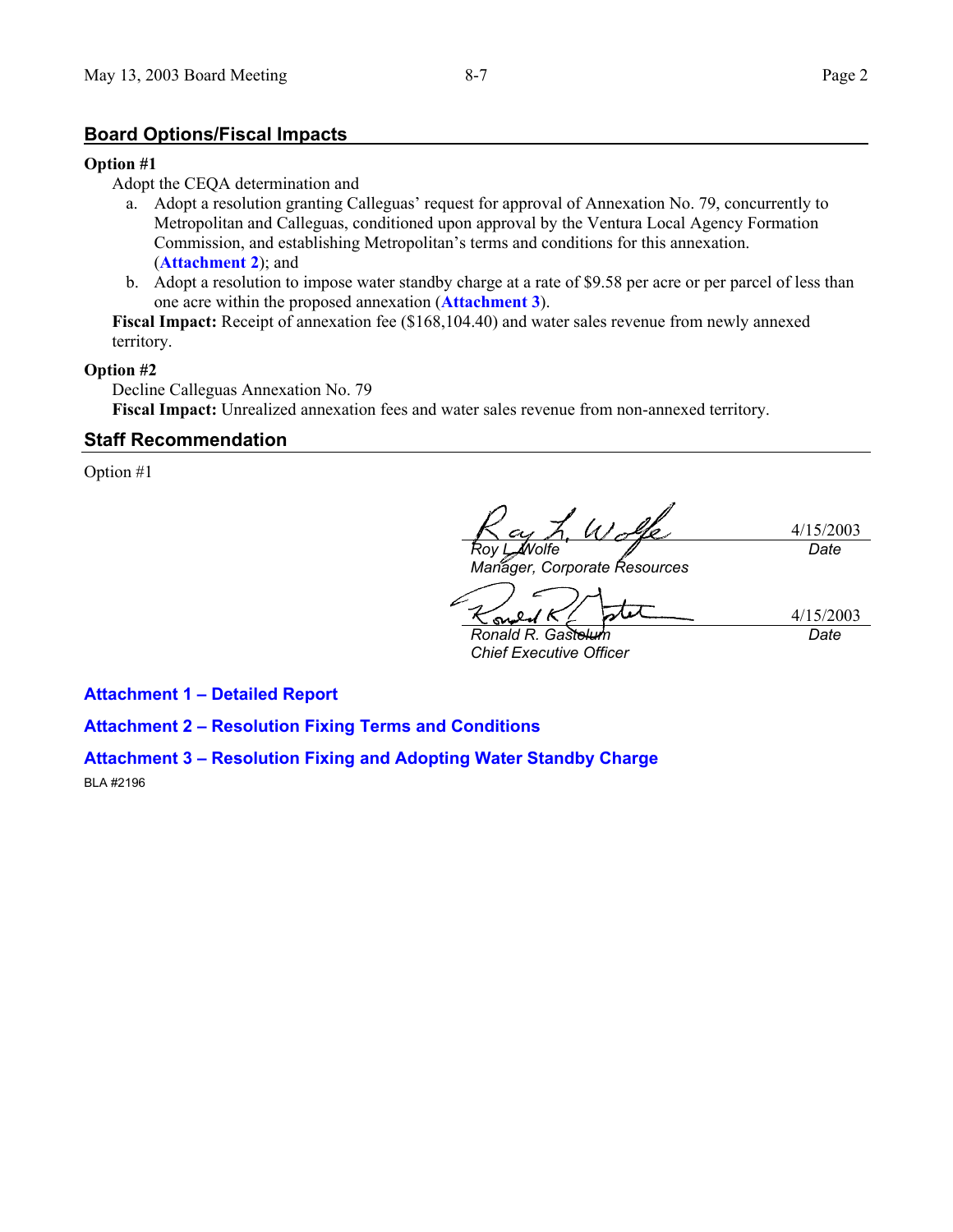### **Detailed Report**

#### **Calleguas Annexation No. 79**

The Calleguas Municipal Water District (Calleguas) board of directors has requested final terms and conditions for Annexation No. 79, concurrently to Calleguas and the Metropolitan Water District of Southern California (Metropolitan), by Resolution No. 1385, dated February 5, 2003. On November 19, 2002, Metropolitan's Board granted conditional approval for this annexation and adopted a resolution of intent to impose a water standby charge upon the annexing territory. The total area for annexation is 51.40 acres of which 4.26 acres are for road right-of-way. The development plan consists of 200 residential units with a 14.5-acre park site. The territory is currently vacant and will be annexed to the city of Oxnard. Metropolitan's Board is asked to grant final approval, conditioned upon approval by the Ventura Local Agency Formation Commission, by adopting the Resolution Fixing Terms and Conditions (Attachment 2).

The Metropolitan Board adopted a resolution of intention to impose a water standby charge within the proposed Annexation No. 79 at its meeting on November 19, 2002. Pursuant to Resolution 8828, the Board held a public hearing on January 13, 2003. Interested parties were given the opportunity to present their views regarding the proposed charge and the Engineer's Report. Also, pursuant to Resolution 8828 and in accordance with the requirements of Article XIII D, § 4, of the California Constitution, the Executive Secretary provided written notice, by mail, of such hearing to the owners of record of the parcels identified in the Revised Engineer's Report. Enclosed in the mailed notice was an assessment ballot whereby the owners could indicate either support or opposition to the proposed water standby charge. No majority protest (as defined in Article XIII D, § 4 of the California Constitution) was found to exist upon conclusion of the hearing; therefore, it will be requested that Metropolitan's Board consider and act upon the recommendation to adopt a second resolution (see Attachment 3), Resolution Fixing and Adopting Water Standby Charge, which imposes a Metropolitan water standby charge in the amount of \$9.58 per acre, or per parcel less than one acre, within the territory of Annexation No. 79.

The annexation charge has been calculated pursuant to § 3300 of Metropolitan's Administrative Code. Utilizing the current rate of \$3,460 per net acre and the sum of \$5,000 for processing costs, the annexation charge is \$168,104.40, if completed by December 31, 2003. If the annexation is completed after December 31, 2003, the annexation will be calculated based on the then current charge. The \$5,000 processing charge has already been paid.

Approval of Metropolitan's water standby charge in the amount noted above, which is equal to the amount of Metropolitan's water standby charge imposed elsewhere within Calleguas' territory, is a condition to complete this annexation. Pursuant to the terms of the attached resolution (Attachment 3), Metropolitan may levy a standby charge at the rate stated in this resolution beginning in a subsequent fiscal year.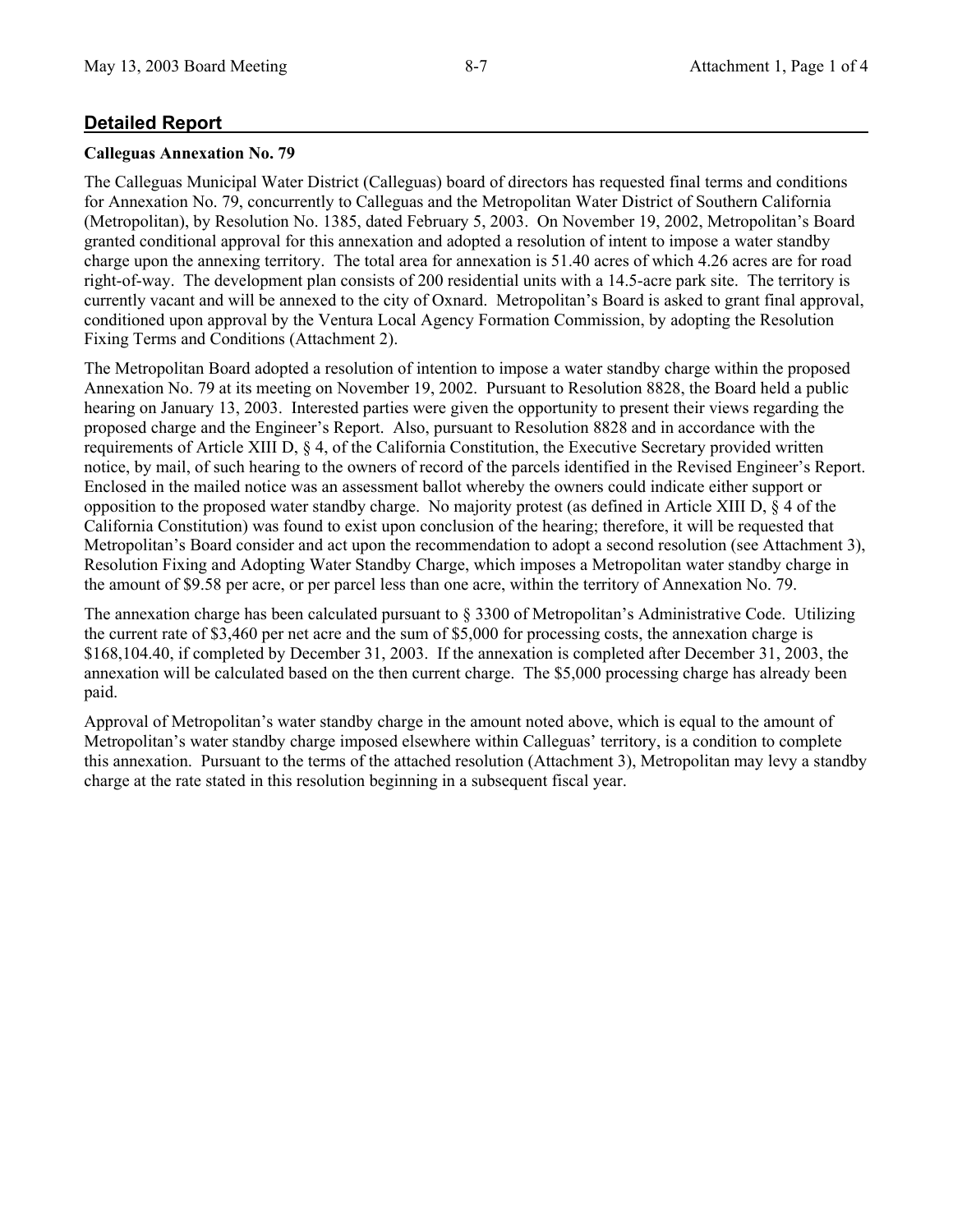# CALLEGUAS MUNICIPAL WATER DISTRICT ANNEXATION **FIFTH & PATTERSON, LCC** (ANNEXATION NO. 79)

Those portions of Lots 101, 102, 109 and 110, of the Patterson Ranch Subdivision, partially in the City of Oxnard and partially in the Unincorporated Territory, County of Ventura. State of California, said lots are shown on the map of said Patterson Ranch Subdivision recorded in the office of the County Recorder of said County in Book 8, Page 1 of Miscellaneous Records, described as follows:

Beginning at the southeasterly corner of the "Gross Area 47.14 Acres" parcel shown on the map filed in the office of said County Recorder in Book 43, Page 48 of Records of Survey, said corner also being the easterly terminus of the 7<sup>th</sup> course of Parcel No. 9 of Annexation No. 5 to the Calleguas Municipal Water District as filed with the Secretary of State on December 8, 1964; thence, along the boundary of said "Gross Area 47.14 Acres" parcel by the following three courses and along said 7<sup>th</sup> course by the following two courses:

- 1st North 88°47'02" West 1330.09 feet; thence,
- 2nd North 88°47'39" West 320.16 feet to the 1<sup>st</sup> course of Parcel No. 21 of Annexation No. 7 (Oxnard Second Fringe Area Annexation) to the Calleguas Municipal Water District as recorded on November 13, 1969 in the office of said County Recorder in Book 3579, Page 129 of Official Records; thence, along the boundary of said Parcel No. 21 by the following two courses:
- 3rd North 01°12'01" East 1244.36 feet; thence,
- 4th North 88°47'13" West 110.98 feet to the 3rd course of Parcel No. 3 of Annexation No. 21 to the Calleguas Municipal Water District as shown in the Certificate of Completion recorded on March 24, 1982 in the office of said County Recorder as Document No. 028497 of Official Records; thence, along said 3<sup>rd</sup> course,
- 5th North 01°13'14" East 110.00 feet to the north line of West Fifth Street as described in the Easement Deed recorded on June 29, 1965 in the office of said County Recorder in Book 2816, Page 96 of Official Records; thence, along said north line,
- 6th South 88°47'13" East 440.98 feet to the 13<sup>th</sup> course of the Annexation No. 1 to the Calleguas Municipal Water District, as described in Resolution No. 32, of the Board of Directors of said Calleguas Municipal Water District, adopted March 7, 1961; thence, along the boundary of said Annexation No. 1 by the following two courses:
- 7th South 01°13'14" West 4.00 feet; thence,

REVIEWED BY THE METROPOLITAN WATER DISTRICT OF SOUTHERN CALIFORNIA TITLE ENGINEERING TEAM

DATE:  $\frac{8 - 15 - 2002}{6}$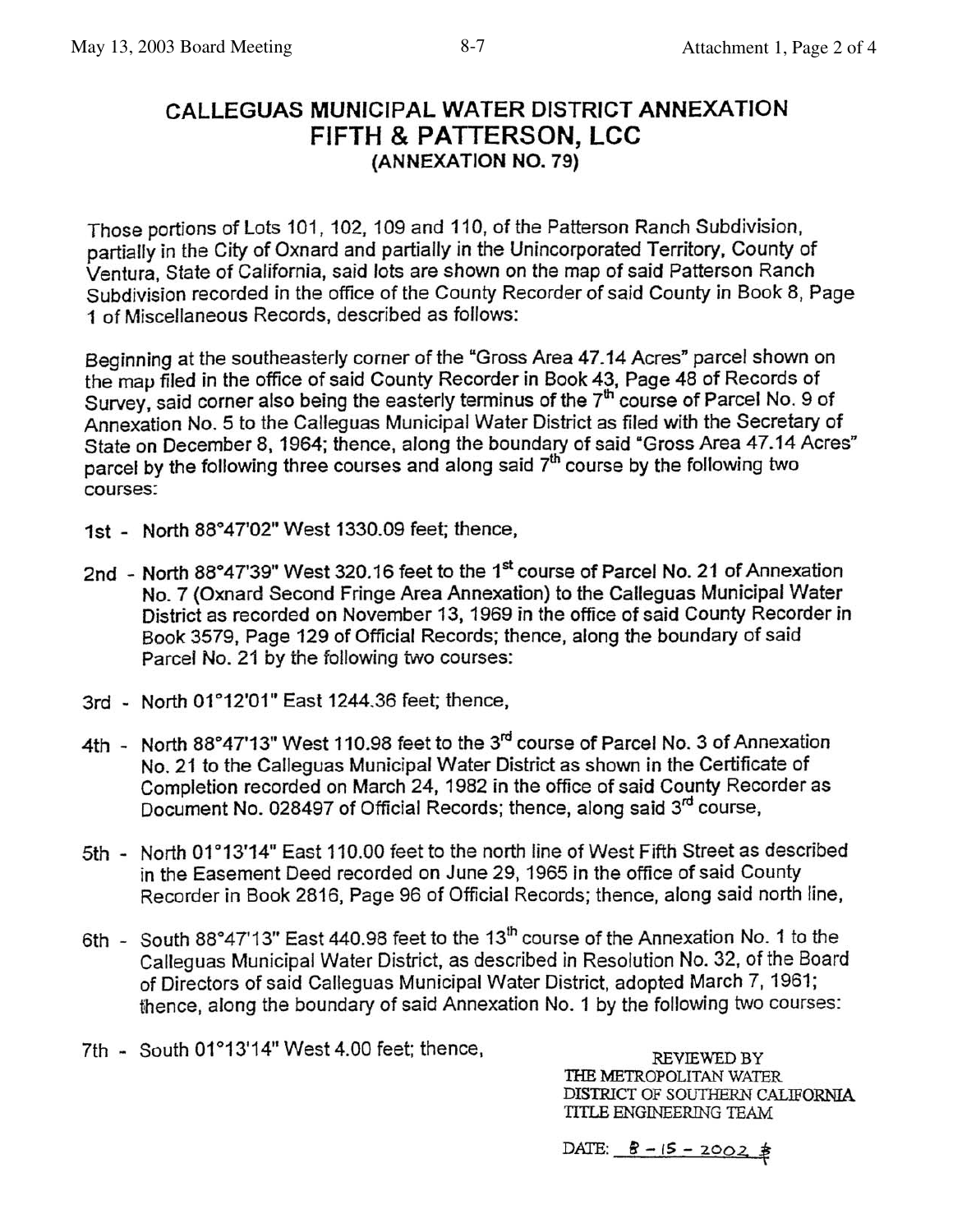- 8th South 88°47'03" East 1295.38 feet, at 600.00 feet begins the 5<sup>th</sup> course of Parcel No. 6 of said Annexation No. 5, at 1295.38 feet the westerly boundary of Parcel B of Annexation No. 35 to the Calleguas Municipal Water District as shown in the Amendment to Previously Recorded Certificate of Completion recorded on February 2, 1994 in the office of said County Recorder as Document No. 94-018919 of Official Records; thence, along said westerly boundary of said Parcel B by the following three courses:
- 9th South 01°12'57" West 106.00 feet to the beginning of a nontangent curve concaved southwesterly, having a radius of 25.00 feet, and having a radial to said beginning of said curve bearing North 01°12'57" East, said beginning of said curve also being in the boundary of said "Gross Area 47.14 Acres" parcel; thence, along the boundary of said "Gross Area 47.14 Acres" parcel by the following two courses:
- 10th Easterly, southeasterly, and southerly along said curve 39.27 feet through a central angle of 89°59'26"; thence,
- 11th South 01°12'23" West 1219.33 feet to the Point of Beginning.

51.40 Gross Acres -4.26 Road Acres 47.14 Net Acres



alan Azell Rawling 1/6/2002

REVIEWED BY THE METROPOLITAN WATER DISTRICT OF SOUTHERN CALIFORNIA TITLE ENGINEERING TEAM

DATE:  $8 - 15 - 2002 +$ 

C:\2002\02-01\02-01B LEGAL ~ 1/5/02 11:58 PM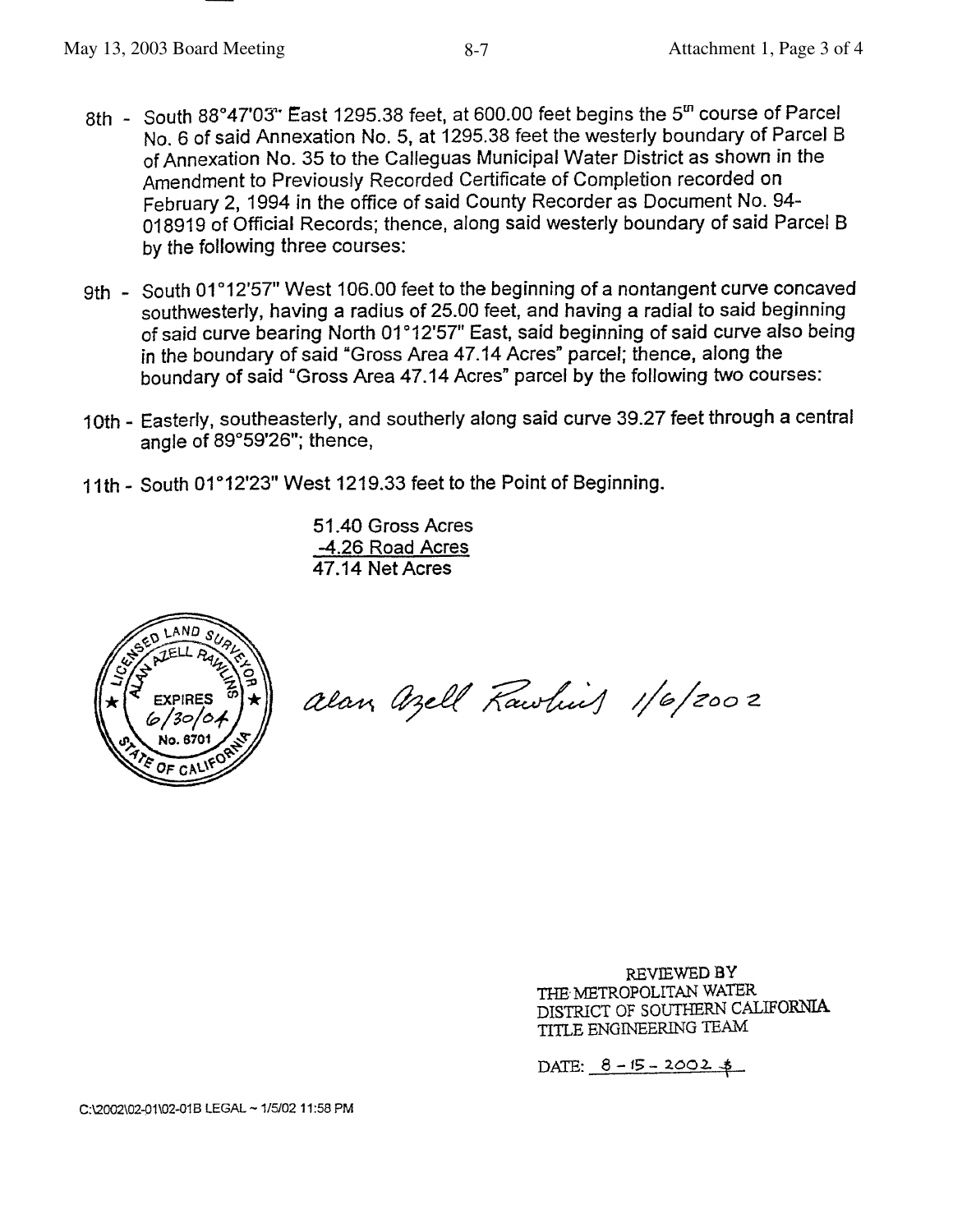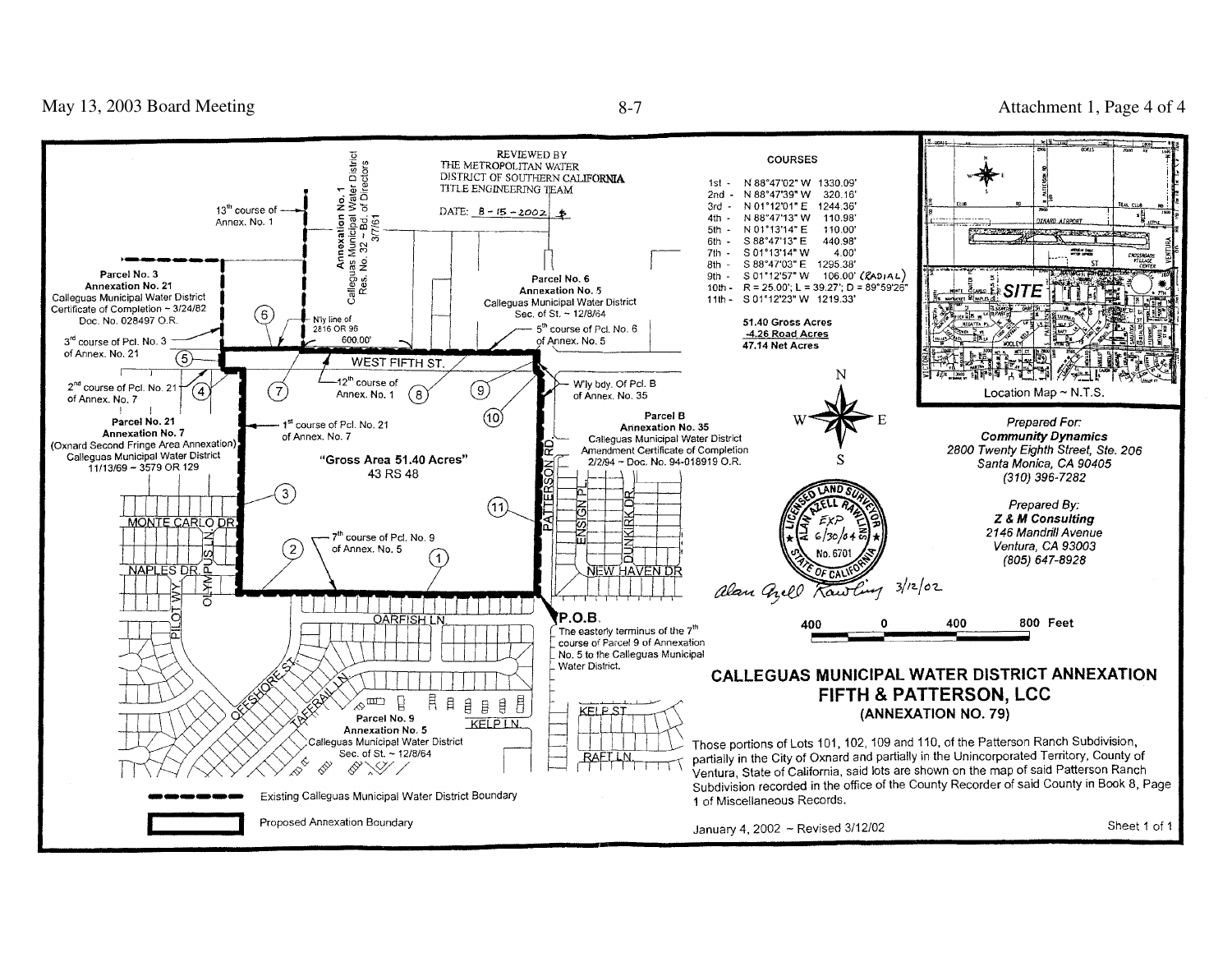#### **RESOLUTION**

#### RESOLUTION OF THE BOARD OF DIRECTORS OF THE METROPOLITAN WATER DISTRICT OF SOUTHERN CALIFORNIA CONSENTING TO CALLEGUAS MUNICIPAL WATER DISTRICT'S ANNEXATION NO. 79 AND FIXING THE TERMS AND CONDITIONS OF SAID ANNEXATION TO THE METROPOLITAN WATER DISTRICT OF SOUTHERN CALIFORNIA

 A. WHEREAS, the Board of Directors of the Calleguas Municipal Water District (Calleguas), a municipal water district, situated in the County of Ventura, State of California, pursuant to Resolution No. 1385, in accordance with the provisions of the Metropolitan Water District Act, has applied to the Board of Directors of The Metropolitan Water District of Southern California (Metropolitan) for consent to annex thereto certain uninhabited territory situated in the County of Ventura, particularly described in an application to the Ventura Local Agency Formation Commission (LAFCO), concurrently with the annexation thereof to Calleguas, such annexation to Metropolitan to be upon such terms and conditions as may be fixed by the Board of Directors of Metropolitan; and

 B. WHEREAS, completion of said annexation shall be conditioned upon approval by the LAFCO; and

C. WHEREAS, pursuant to the provisions of the California Environmental Quality Act (CEQA), the city of Oxnard, acting as Lead Agency, certified the Final Environmental Impact Report (Final EIR) for the Tentative Subdivision Map No. 02-500-6 and approved the Project on February 4, 2003, for the development of the proposed annexation parcel, and Metropolitan, as Responsible Agency under CEQA, is required to certify that it has reviewed and considered the information contained in the Final EIR, and adopt the Lead Agency's findings prior to approval of the formal terms and conditions for Annexation No. 79; and

 D. WHEREAS, it appears to this Board of Directors that such application should be granted, subject to the terms and conditions hereinafter set forth.

 E. NOW, THEREFORE, BE IT RESOLVED, that the Board of Directors of Metropolitan, acting as Responsible Agency, has reviewed and considered the information in the Final EIR and adopted the Lead Agency's findings prior to approval of the final terms and conditions for Annexation No. 79; and subject to the following terms and conditions, does hereby grant the application of the governing body of Calleguas for consent to annex Annexation No. 79, to Metropolitan and does hereby fix the terms and conditions of such annexation:

**Section 1.** The annexation of said area to Calleguas shall be made concurrently with the annexation thereof to Metropolitan, and all necessary certificates, statements, maps, and other documents required to be filed by or on behalf of Calleguas to effectuate the annexation shall be filed on or before December 31, 2004.

**Section 2.** Prior to filing a request for a Certificate of Completion of the annexation proceedings with LAFCO, Calleguas shall submit a certified copy of LAFCO's resolution approving the annexation to the member agency, and shall pay to Metropolitan in cash \$168,104.40, or, upon Calleguas request, partly in cash and partly in installment payments per Section 3, if the annexation is completed by December 31, 2003. If the annexation is completed during the 2004 calendar year, the annexation charge will be calculated based on the then current rate, in accordance with Metropolitan's Administrative Code § 3106.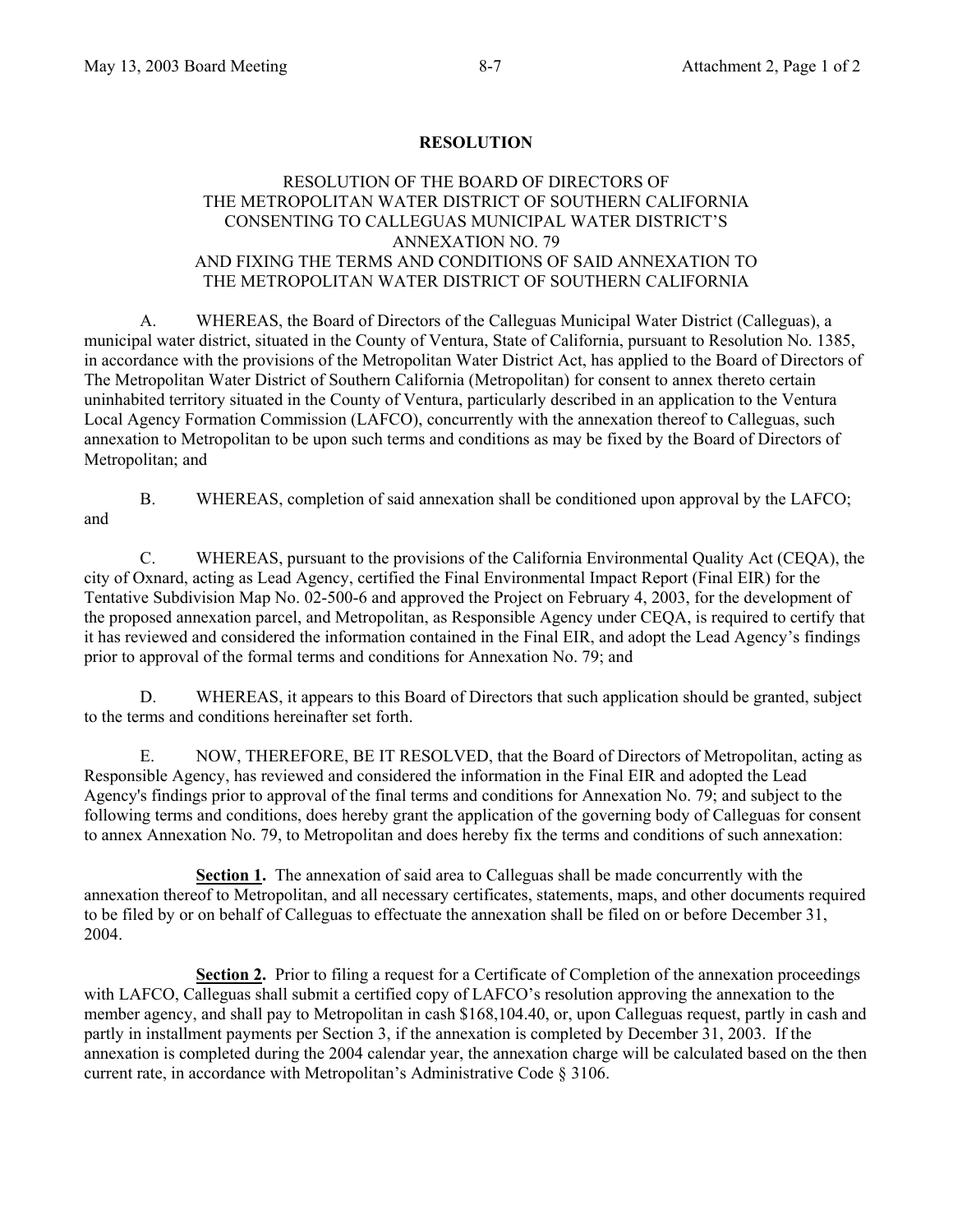**Section 3.** All necessary steps (including without limitation, pursuant to Article XIII D of the California Constitution) for imposition of Metropolitan water standby charge in the amount of \$9.58 per acre or per parcel of less than one acre for fiscal year 2003/04 shall be completed.

**Section 4.** a. Metropolitan shall be under no obligation to provide, construct, operate, or maintain feeder pipelines, structures, connections, and other facilities required for the delivery of water to said area from works owned or operated by Metropolitan.

 b. Calleguas shall not be entitled to demand that Metropolitan deliver water to Calleguas for use, directly or indirectly, within said area, except for domestic or municipal use therein.

 c. The delivery of all water by Metropolitan, regardless of the nature and time of use of such water shall be subject to the water service regulations, including rates promulgated from time to time by Metropolitan.

d. Except upon the terms and conditions specifically approved by the Board of Directors of Metropolitan, water sold and delivered by Metropolitan shall not be used in any manner which intentionally or avoidably results in the direct or indirect benefit of areas outside Metropolitan, including use of such water outside Metropolitan or use thereof within Metropolitan in substitution for other water outside Metropolitan.

F. BE IT FURTHER RESOLVED that the Executive Secretary be, and she hereby is, directed to transmit forthwith to the governing body of Calleguas a certified copy of this resolution.

 I HEREBY CERTIFY that the foregoing is a full, true, and correct copy of a resolution adopted by the Board of Directors of The Metropolitan Water District of Southern California at its meeting held May 13, 2003.

> Executive Secretary The Metropolitan Water District of Southern California

 $\mathcal{L}_\text{max}$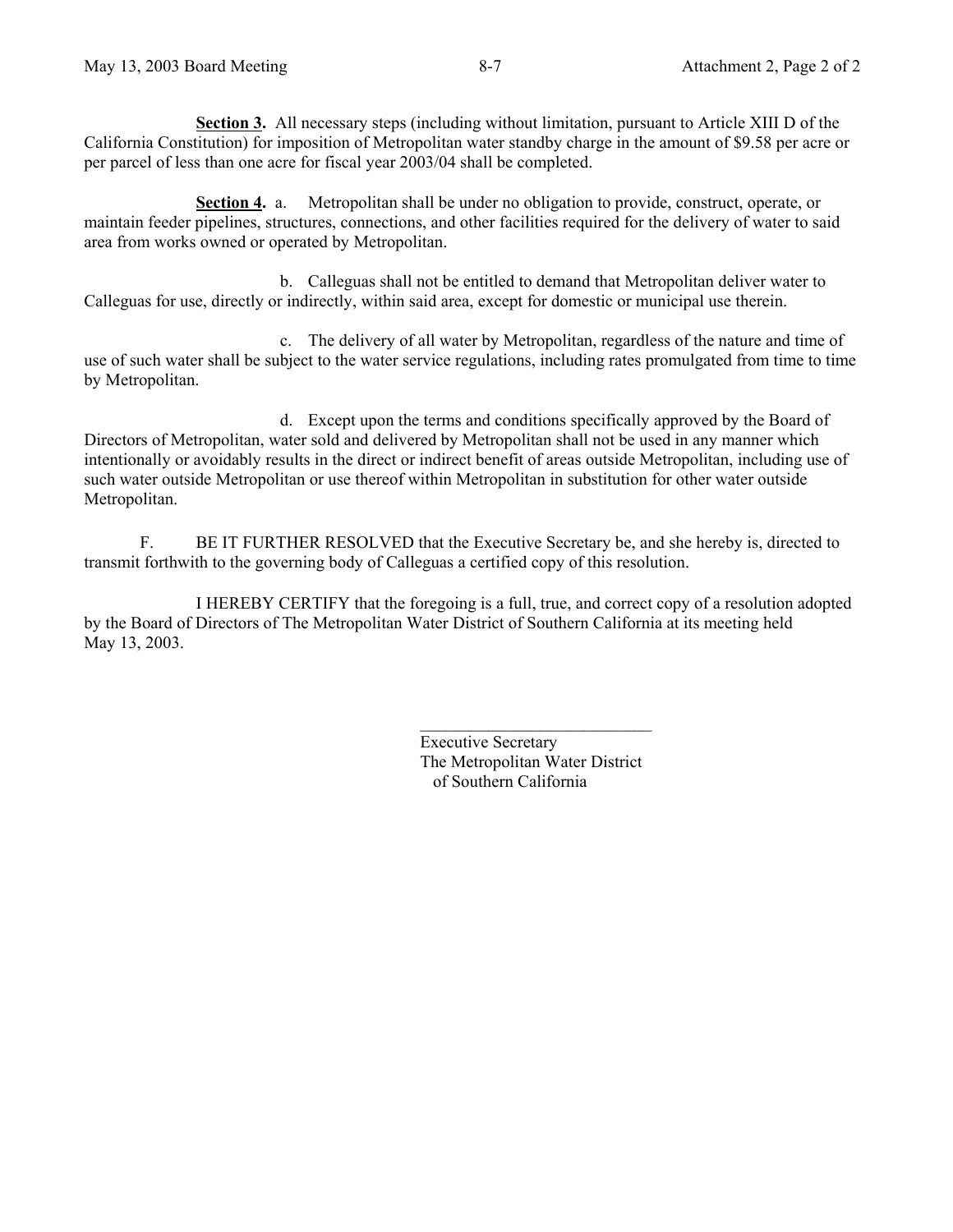#### **RESOLUTION**

#### RESOLUTION OF THE BOARD OF DIRECTORS OF THE METROPOLITAN WATER DISTRICT OF SOUTHERN CALIFORNIA FIXING AND ADOPTING WATER STANDBY CHARGE CONTINGENT UPON CALLEGUAS MUNICIPAL WATER DISTRICT'S ANNEXATION NO. 79

 WHEREAS, pursuant to Resolution 8828, The Metropolitan Water District of Southern California's ("Metropolitan") Resolution of Intention to Impose Water Standby Charge, adopted by the Board of Directors of Metropolitan at its meeting held January 14, 2003, the Board gave notice to the public and to each member public agency of Metropolitan of the intention of the Board to consider and take action on the Chief Executive Officer's recommendation to impose a water charge for fiscal year 2003/04 on the property described in the Engineer's Report, dated August 2002, which was prepared by a registered professional engineer certified by the State of California and was attached to Resolution 8828;

 WHEREAS, the owner of the parcel identified in the Engineer's Report has applied for annexation into the Calleguas Municipal Water District and Metropolitan;

 WHEREAS, upon annexation, Metropolitan water will be available to such property and such parcels will receive the benefit of the projects provided in part with proceeds of Metropolitan water standby charges, as described in the Engineer's Report;

 WHEREAS, Calleguas has requested that Metropolitan impose water standby charges on such property at the rate specified in the Engineer's Report and provided herein, following annexation of such property into Metropolitan;

 WHEREAS, Resolution 8828 provides that the Board would meet in regular session to hold a public protest hearing at which interested parties could present their views regarding the proposed water standby charges and the Engineer's Report;

 WHEREAS, pursuant to the terms of Resolution 8828 the Executive Secretary provided written notice in accordance with the requirements of Article XIII D, Section 4 of the California Constitution of the proposed water standby charge by mail to the record owner of the property identified in the Engineer's Report of such public hearing, and the notice included an assessment ballot whereby the owner could indicate his or her name, reasonable identification of his or her parcel, and his or her support for or opposition to the proposed water standby charge;

 WHEREAS, the Board conducted a public hearing in conformance with Resolution 8828. The hearing was held January 13, 2003, at which interested parties were given the opportunity to present their views regarding the proposed water standby charge and the Engineer's Report and to protest the charges, if they so desired, and the Board duly considered any such protests and other views presented to it at the public hearing; and

 WHEREAS, prior to the conclusion of the public hearing the Executive Secretary reviewed the assessment ballots submitted, and it was found that no majority protest (as defined in Article XIII D, Section 4 of the California Constitution) exists;

 NOW THEREFORE, the Board of Directors of The Metropolitan Water District of Southern California does hereby resolve, determine and order as follows: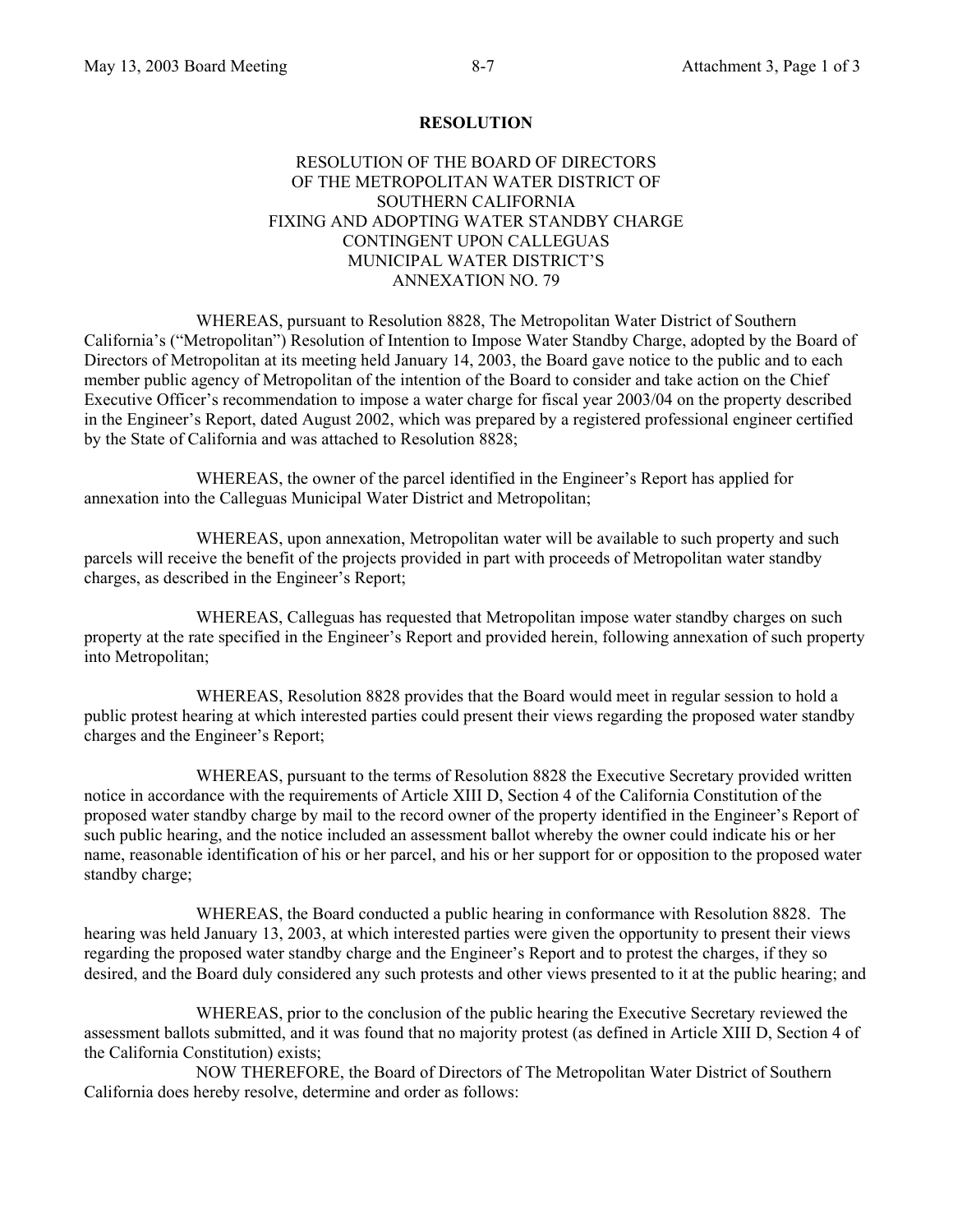**Section 1.** That the Board of Metropolitan, pursuant to the Engineer's Report, finds that the land described in said Engineer's Report upon annexation to Metropolitan will be benefited as described in such report and on that basis, hereby fixes and adopts a water standby charge for fiscal year 2003/04 on such lands to which Metropolitan water is made available for any purpose, whether water is actually used or not.

**Section 2.** That the water standby charge per acre of land, or per parcel of land less than an acre, as shown in the Engineer's Report, shall be \$9.58 which is equal to the amount of Metropolitan's existing water standby charge on other properties located within the territory of Calleguas.

**Section 3.** That no water standby charge on any parcel exceeds the reasonable cost of the proportional special benefit conferred on that parcel, as shown in the Engineer's Report. The Engineer's Report separates the special benefits from the general benefits and identifies each of the parcels on which a special benefit is conferred.

**Section 4.** That the water standby charge shall be collected on the tax rolls, together with the ad valorem property taxes, which are levied by Metropolitan for the payment of pre-1978 voter-approved indebtedness. Any amounts so collected shall be applied as a credit against Calleguas' obligation to pay its readiness-to-serve charge for fiscal year 2003/04. After such member agency's readiness-to-serve charge allocation is fully satisfied, any additional collections shall be credited to other outstanding obligations of such member agency to Metropolitan or future readiness-to-serve obligations of such agency.

**Section 5.** That the water standby charge is fixed and adopted contingent upon completion of annexation of the land described in the Engineer's Report. If such annexation is not completed in time to permit imposition of standby charges for fiscal year 2003/04, Metropolitan may levy standby charges at the rate stated in this resolution beginning in a subsequent fiscal year.

**Section 6.** That in the event that the water standby charge, or any portion thereof, is determined to be an unauthorized or invalid fee, charge or assessment by a final judgment in any proceeding at law or in equity, which judgment is not subject to appeal, or if the collection of the water standby charge shall be permanently enjoined and appeals of such injunction have been declined or exhausted, or if Metropolitan shall determine to rescind or revoke the water standby charge, then no further water standby charge shall be collected within the territory described in the Engineer's Report and Calleguas shall pay its readiness-to-serve charge obligation to Metropolitan in full, as if imposition of such water standby charges had never been sought.

**Section 7.** That pursuant to the provisions of the California Environmental Quality Act (CEQA), the city of Oxnard, acting as Lead Agency certified a Final Environmental Impact Report (Final EIR) and approved the Project on February 4, 2003, for the development of the proposed annexation parcel (i.e., Tentative Subdivision Map No. 02-500-6), and that the Board of Directors of Metropolitan, as Responsible Agency under CEQA, has certified that it reviewed and considered the information contained in the Final EIR, and has adopted the Lead Agency's findings prior to approval of fixing and adopting water standby charges for Annexation No. 79.

**Section 8.** That the CEO is hereby authorized and directed to take all necessary action to secure the collection of the water standby charges by the appropriate county officials, including payment of the reasonable cost of collection.